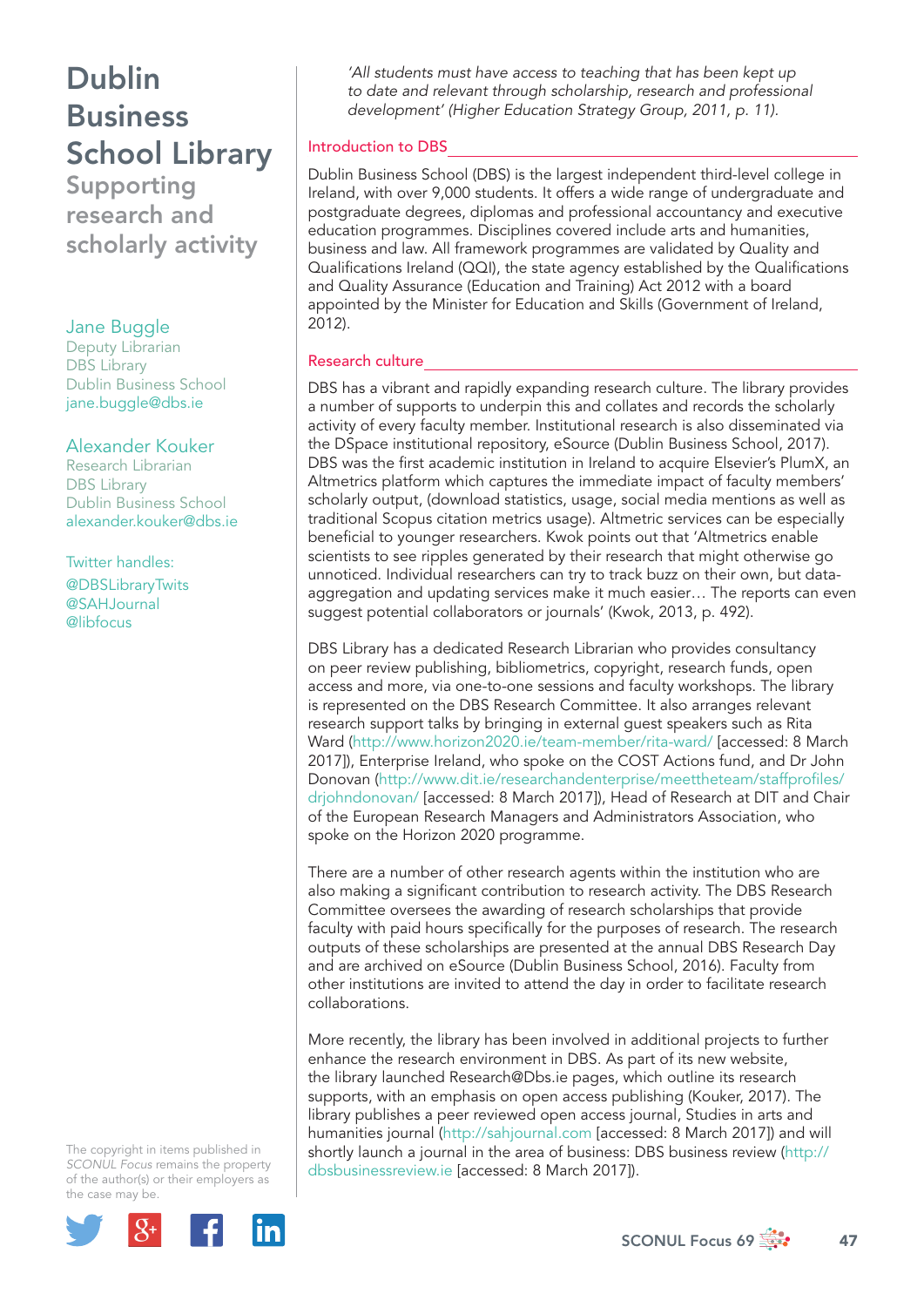### Dublin **Business** School Library Supporting

research and scholarly activity

#### Library publishing

In recent years libraries have begun to play a much more active role in scholarly open access journal publishing because they possess the skillset and infrastructure that enable them to offer comprehensive services (Buggle, 2016; Walters, 2012; Mullins *et al*., 2012). There are examples of highly evolved and successful models in the USA, where academic libraries operate as publishers and manage complex publication and post-publication activities. An example of this is Michigan Publishing (https://www.publishing.umich.edu/ [accessed: 14 March 2017]), which is a division of the University of Michigan Library (http:// www.lib.umich.edu/ [accessed: 14 March 2017]). Its activities are wide-ranging and include the hosting and publishing of monographs and journals, rights management, developing digital publishing models, digital preservation, as well as publishing and copyright consultation (Michigan Publishing, 2017). Charles Watkinson, Associate University Librarian for Publishing, University of Michigan, believes the benefits to the library of involvement in publishing lie in increased visibility and understanding of library services: 'The library is invisible to many faculty members who do not realise when they access e-resources from their offices that librarians have made all this possible. Providing services like publishing makes the library relevant to their work in new ways, and an open access approach amplifies the impact of their research... The library is a logical place to coordinate all this work and leverage central services to maximize its impact' (Watkinson, 2016).

#### Journal publishing at DBS Library

DBS library started its journey into publishing in 2014. During the course of a carefully planned liaison exercise, DBS Arts Faculty (http://www.dbs.ie/courses/ arts [accessed: 17 March 2017]) was invited to collaborate in the creation of an open access academic journal publication with a view to opening up interdisciplinary discourse, whilst at the same time breaking down conventional academic hierarchies and boundaries. The vision was to publish high quality peer reviewed papers by undergraduate and postgraduate students alongside those of faculty (Kouker and Murphy, 2015). The outcome of this activity led to the founding of the Studies in arts and humanities journal (SAH), a bi-annual serial publication, which has to date published four issues. SAH is discoverable at article level using DOIs; it is registered with the DOAJ (DOAJ, 2017) and indexed by EBSCO Humanities Source Ultimate (EBSCO, 2017).

SAH journal goes beyond establishing interdepartmental scholarly collaboration opportunities between faculty and the library. It fosters crossinstitutional and international relationships, cooperation and collaboration. The journal has reached out to individuals from other institutions, including Dublin Institute of Technology, University College Cork, Dublin City University, Maynooth University, University of Limerick, University of Ulster and Bournemouth University, among others, who have joined the journal's Editorial and Advisory boards. As a result, internal and external library liaison activities now take place in a more collaborative and trusted mutual-interest context (see equivalent collaborations for research and training in text encoding (Green, 2014). A further knock-on effect is that working relationships between DBS librarians and faculty have become more creative and dynamic.

SAH journal enjoys the support of an Advisory Board. Its role is to offer strategic advice to the editorial board on matters around the journal's publication cycle (Berger, 2017). Membership consists of individuals with an established track record in academic publishing. In February 2017, SAH journal held its first annual Advisory Board Meeting. The lively open-forum discussion considered how to build brand identity, approaches to obtaining submissions, marketing, as well as opportunities to secure sustainable funding, since the journal operates on the diamond open access model (Fuchs and Sandoval, 2013).

The copyright in items published in *SCONUL Focus* remains the property of the author(s) or their employers as the case may be.

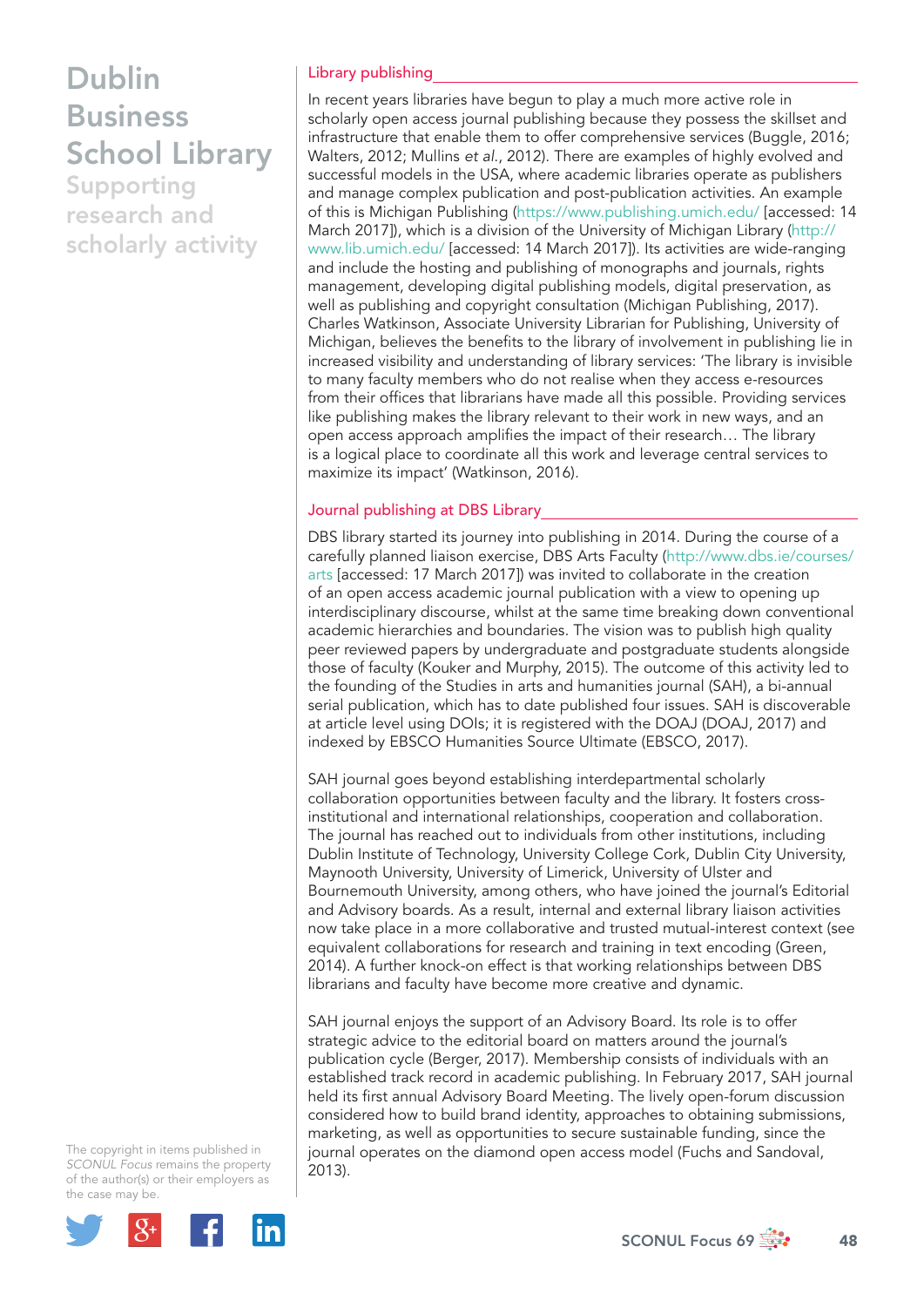### Dublin **Business** School Library

Supporting research and scholarly activity The library's selling points to all journal participants are:

- an organic and collaborative business approach
- full participatory equality around decision making with regard to the journal's scope and ongoing development
- an opportunity to expand existing and develop new skills for all involved in order to generate professional satisfaction and benefit career prospects (Holland *et al*., 2014; Pain, 2008).

SAH journal has published a broad range of content in its first four issues. The mix of faculty, practitioner, undergraduate and postgraduate peer reviewed works has been evident throughout, as has the publication of original poetry, plays and artworks. Interviews with a leading historian, an art activist and a leading producer have featured. Articles have covered diverse topics, ranging from Environmental Sustainability and Contemporary Film Production, the Psychology of Disgust, Social Ecology and Aesthetic Criticism, to the Dissenting Voices in the Political Commemoration of the Easter Rising. An experimental film has been published along with a contextualising piece.

An example of a successful scholarly collaboration project in the form of a staff-student co-publication, 'Patrick Pearse: Psychobiographical reflections on an enigmatic, paradoxical personality' (Orr *et al*., 2016) was published in the Special Issue on the 1916 Easter Rising. Six students and their lecturer (P.M. Orr) co-wrote and eventually published this paper in SAH journal. Student authors in particular have the opportunity to develop transliteracy skills through the intersection of scholarly communication and information literacy. Transliteracy is concerned with mapping meaning across different media rather than developing particular literacies about various media. It is not about learning text literacy, visual literacy and digital literacy in isolation, but about the interaction among all these literacies (Ipri, 2010, p. 532).

SAH journal copy-editors, layout-editors, proof-readers and marketing and events teams are all volunteers, including students, who offer their time and expertise to further hone skills and experience and to contribute to the continuing success of the publication. The journal offers the opportunity to apply skills in a real world context. SAH journal holds occasional events as well as a launch event for each issue. To date, public interviews (Director Jim Sheridan; the creators of *Love/Hate*) have been held, as well as a screening of the documentary The Killing\$ of Tony Blair, followed by a live  $Q & A$  with its Director-Producer, George Galloway.

SAH journal has achieved its vision of becoming an international journal, with content originating in Ireland, the UK, Italy, the USA, Taiwan and Australia to date. Unsolicited manuscripts have been received and word appears to be spreading. To celebrate the recognition of the Irish Traveller Community as an ethnic minority in Ireland, Volume 3, Number 2, will be a special issue on Minorities and Indigenous People. The flavour of that issue will be truly international.

#### Future developments

The launch of the DBS business review by DBS Library is planned for 14 September 2017. The journal will be an annual publication and will mirror the ethos of SAH journal. DBS Library is also in the process of establishing an open access journal-publishing press and is currently working on a proposal to form a coalition of Irish open access journal publishers to promote high quality open access publishing across academia.

The copyright in items published in *SCONUL Focus* remains the property of the author(s) or their employers as the case may be.